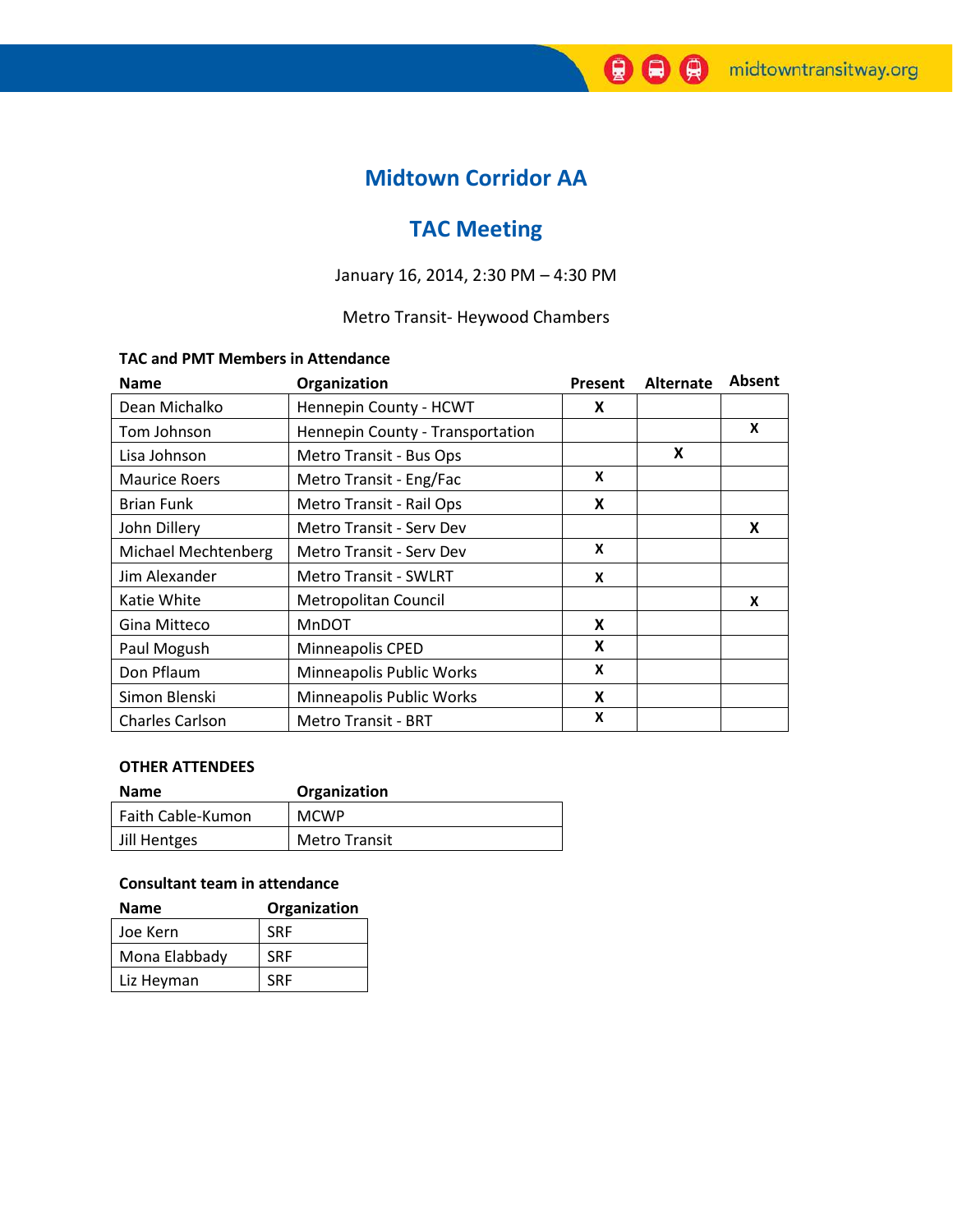# Meeting Agenda

#### **1. Introductions/Administrative Details**

• The upcoming PAC/TAC meeting on February 12, 2014 will now be held at the Colin Powell Center.

#### **2. Outreach efforts and survey results**

- Mona gave an update on the November open house and the online survey
- Mike noted that there is more enthusiasm from stakeholders regarding the project than we can probably meet. Stakeholders are very interested in getting something built
- A TAC member asked if the negative feedback that applies to the enhanced bus and rail in the Greenway alternatives still applies to the dual. The TAC member noted that it might be worth acknowledging that the dual alternative still has these negatives.

### **3. Other updates since last meeting**

- Economic Development Analysis
	- o The economic development numbers are in but the project team is still working on adjusting the numbers.
	- o A TAC member asked if the method consistent with other economic impact studies in the area.
		- The method is not the same as what was used for SWLRT, because SWLRT has a much larger scope than this alternative analysis
		- The project team researched both local and national methodologies for measuring economic development at a high level. There is definitely not a consensus or an 'approved' method in the industry for measuring economic development potential.
	- o A TAC member asked if the analysis takes into the account that not all the parcels will actually develop
		- **The methodology addresses this issue by only assuming vacant parcels would** redevelop. In reality, there are many parcels in the corridor with relatively low value buildings that could be torn down and redeveloped.
	- o A TAC member asked if the project team looked at the current research the Met Council is doing on property values surrounding Hiawatha.
		- **The project team looked at the parcels that have developed in that area and** there was no discernable pattern to rely on to predict how much value would be gained.
- **SWLRT**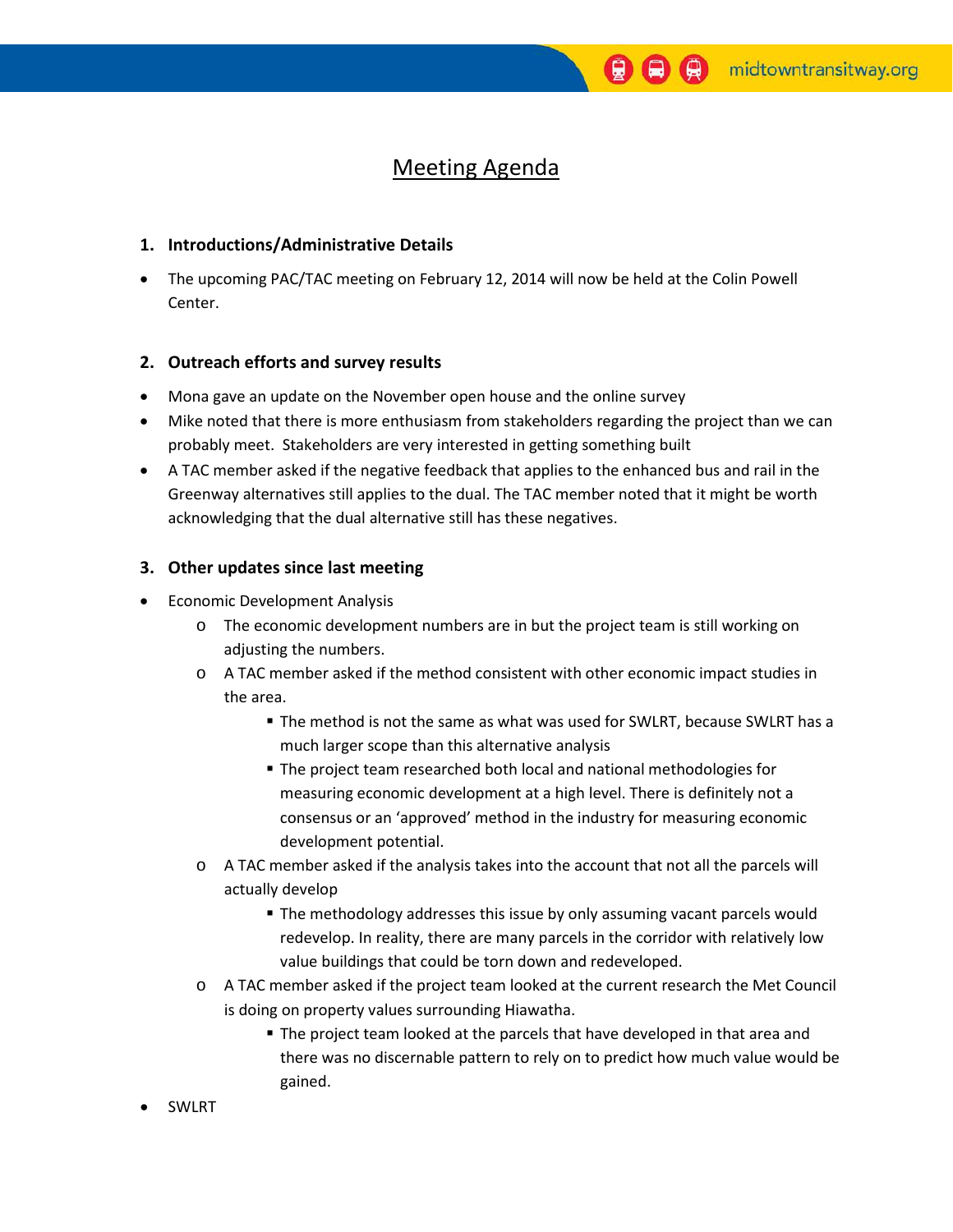- o Jim Alexander noted that SWLRT staff has concluded that Midtown can have a direct connection to SWLRT in both the colocation and relocation scenarios.
- **4. Locally preferred alternative resolution language and vote**
- Only the PAC members will be voting to endorse the LPA at the February 12 meeting. The TAC and CAC members will not be voting.
- There are three main issues that are *not* included in the LPA vote:
	- o The project team is *not* asking the PAC to vote on the sections of double versus single track.
		- The change in single versus double between the two scenarios is about a mile, ranging from 25% to 40% of the total length of track. This percentage exceeds the footage of single track proposed in the Graebner study.
		- The project teams believe that some single track will work for this project, because it is relatively small, has relatively few stations and is more of a closed system than other local rail systems in the area (i.e. Hiawatha, SWLRT and Central).
	- o The project team is *not* asking the PAC to vote on the project's vehicle type (i.e. a light rail vehicle (LRV) versus a streetcar vehicle)
		- A TAC member asked that the project team change the word 'operational' to 'functional' in the LPA resolution, because the vehicle type would create small operational differences, but not functional differences.
		- A TAC member noted that Siemens produces a streetcar vehicle with the same inner working as a LRV.
		- A TAC member encouraged the project team to think about a communications plan to discuss the differences (or lack thereof) between streetcar and LRV.
	- o The project team is *not* asking the PAC to vote on turf versus ballast track
		- A TAC member noted that work rules make it difficult for agencies to have partnerships with other groups to maintain green space in the greenway.
		- A TAC member noted that the project team should encourage the public to think more about greening other pieces in the Greenway. For example, the project should address how to place greenery along the retaining walls.
		- A TAC member noted that it would be helpful to develop criteria to assess where turf track might be most valuable (e.g. at stations).
	- o A TAC member asked if there has been any discussion around how turf would be maintained.
		- No, this issue is not within the scope of the current study.
- An LPA is required for a project to be included in the Met Council's Transportation Policy Plan (TPP)
	- o A TAC member asked that will the fact that the Midtown corridor is already in the existing TPP as an arterial BRT corridor affect how the LPA from this study is included in the updated TPP. Does the PAC only need to vote the rail portion in the TPP?